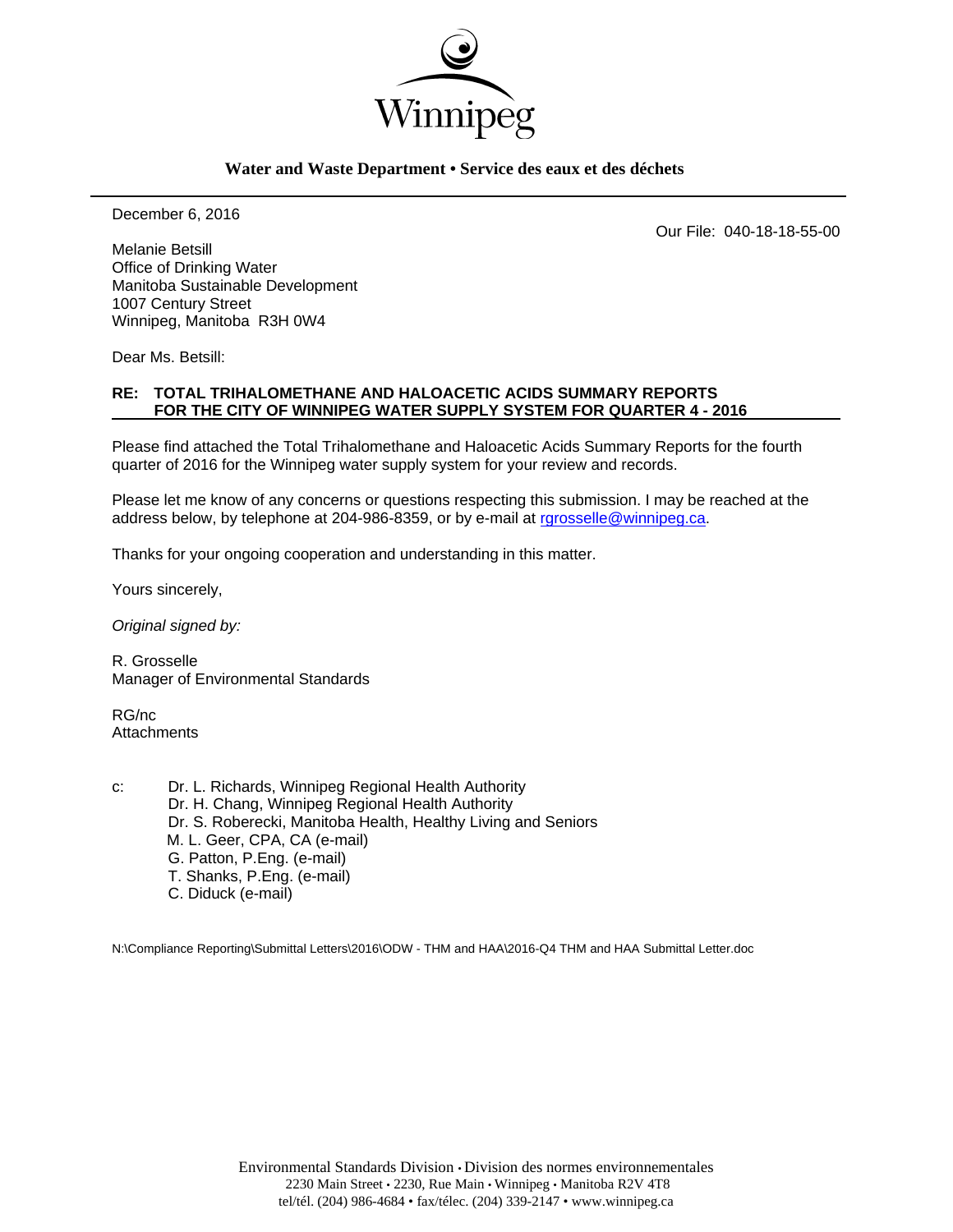## **CITY OF WINNIPEG WATER AND WASTE DEPARTMENTENVIRONMENTAL STANDARDS DIVISION**

## Total Trihalomethane Summary Report

**Reporting Period: Quarter 4 2016**

**License: PWS-09-412-01**

|                             | <b>DISTRIBUTION SYSTEM THM RESULTS (ug/L)</b> |              |       |              |              |       |
|-----------------------------|-----------------------------------------------|--------------|-------|--------------|--------------|-------|
| <b>ISAMPLE DATE</b>         | WC-12                                         | <b>WC-06</b> | NW-05 | <b>NE-09</b> | <b>SE-07</b> | SW-08 |
| Monday, February 01, 2016   |                                               | 10           | 10    | 13           | 11           | 10    |
| Monday, May 24, 2016        | 21                                            | 22           | 24    | 23           | 23           | 21    |
| Monday, August 22, 2016     | 40                                            | 49           | 45    | 43           | 43           | 41    |
| Monday, November 7, 2016    | 17                                            | 19           | 24    | 21           | 21           | 23    |
| <b>IRUNNING AVERAGE THM</b> | 22                                            | 25           | 26    | 25           | 25           | 24    |

COMMENTS: May 24, 2016 and August 22, 2016 samples were analyzed by contract lab.

NS - NO SAMPLENR - NO RESULT

Methodology

Trihalomethanes analyzed by GC-ECD, Standard Methods for the Examination of Water and Waste Water, 21'st Edition, Method 6232 Effective May 2016, analysis of Volatile Organic Compounds is by Headspace GC-MS, EPA Methods 5021A and 8260C.

| Report Compiled by:                                                                                                             | H.Demchenko | Approved in LIMS by: | C.Diduck         |  |
|---------------------------------------------------------------------------------------------------------------------------------|-------------|----------------------|------------------|--|
|                                                                                                                                 |             |                      |                  |  |
| File: WQR4                                                                                                                      |             | Date Approved:       | December 5, 2016 |  |
| N:\Environmental Standards\Analytical Services\WQ Data\Routine Water Quality\2016\Quarterly THM\[Quarterly THM 2016.xlsx]THM Q4 |             |                      |                  |  |